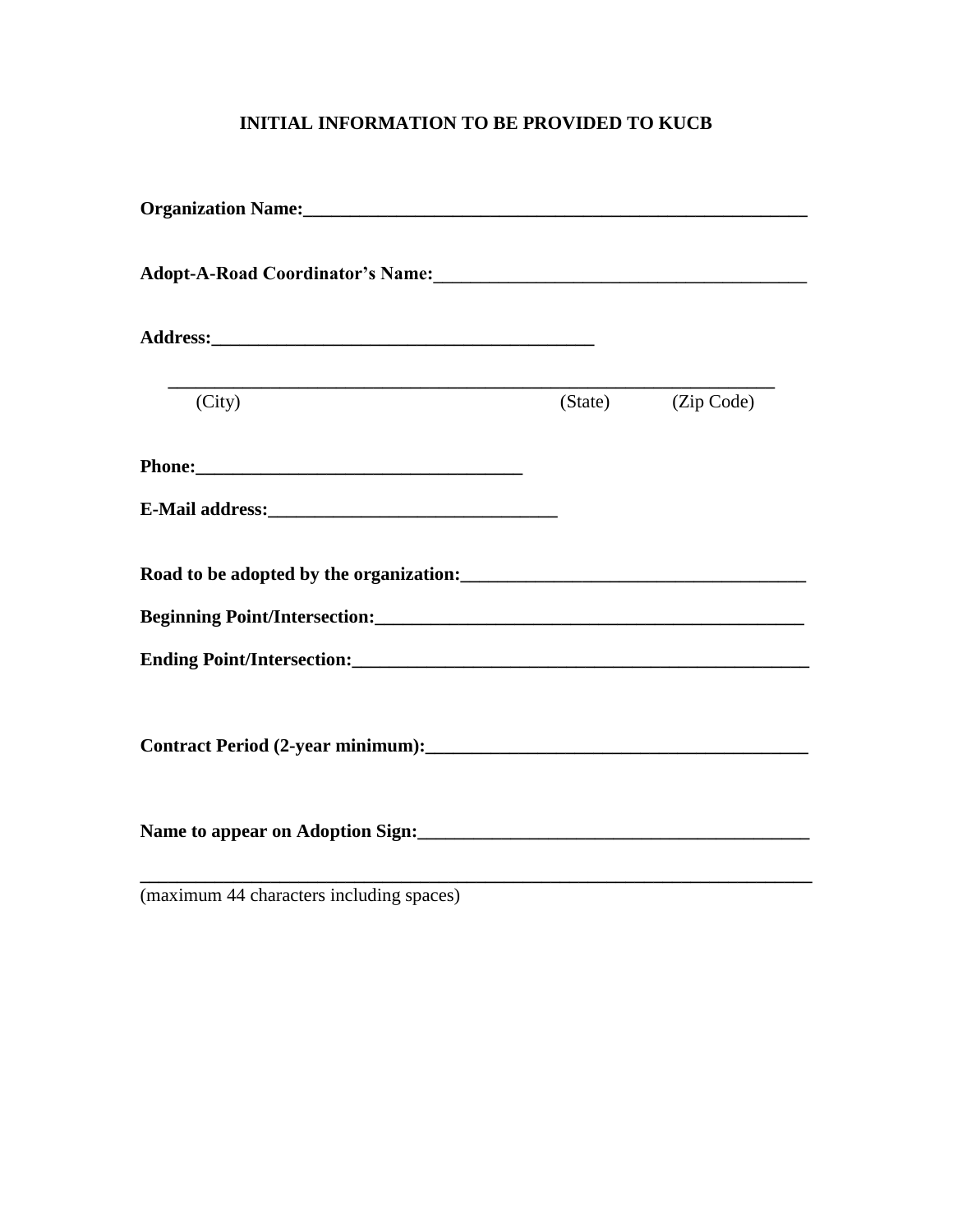#### **Adopt-A-Road Statement of Understanding**

Union County and the "Keep Union County Beautiful" (KUCB) Board are grateful to have you become a part of the Adopt-A-Road program. Your participation in this program will help other Union Countians as well as KUCB create a cleaner environment in Union County.

\_\_\_\_\_\_\_\_\_\_\_\_\_\_\_\_\_\_\_\_\_\_\_ (hereinafter called "Organization" has expressed a desire to

perform litter pick up on \_\_\_\_\_\_\_\_\_\_\_\_\_\_\_\_\_\_\_\_\_\_\_\_\_\_\_\_\_\_\_\_\_\_\_\_ Road/Drive/Street,

beginning at \_\_\_\_\_\_\_\_\_\_\_\_\_\_\_\_\_\_\_\_\_\_\_\_\_\_\_\_\_\_\_\_\_\_\_\_\_\_\_\_\_\_\_\_\_\_\_\_\_\_ and ending at

In consideration of the mutual benefits to be derived, the parties agree to the following:

The Keep Union County Beautiful Board (hereinafter called "KUCB") will provide to the Organization:

- 1. Safety vests and gloves
- 2. Trash bags
- 3. Placement of Adopt-A-Road signs bearing the name of the Organization
- 4. Recognition via articles in local newspapers

\_\_\_\_\_\_\_\_\_\_\_\_\_\_\_\_\_\_\_\_\_\_\_\_\_\_\_\_\_\_\_\_\_\_\_\_\_\_\_\_\_\_\_\_\_\_.

5. Certificates of appreciation at the end of the contract period

The Organization agrees that it shall do the following:

- 1. Conduct safety briefings for the litter volunteers before each organized cleanup
- 2. Pick up at least four times a year, once each quarter
- 3. Wear safety vests (those provided by KUCB, or equal)
- 4. Adopt at least a one-mile section of road for a two-year period
- 5. Have all participants sign the Release (see next page) NOTE: participants under 18 must have parents or guardians sign the Release.
- 6. Fill out and return to KUCB a Volunteer Report after each pickup. "Before" and "After" photos of the area will also be appreciated.

\_\_\_\_\_\_\_\_\_\_\_\_\_\_\_\_\_\_\_\_\_\_\_\_\_\_\_\_\_\_\_ X \_\_\_\_\_\_\_\_\_\_\_\_\_\_\_\_\_\_\_\_\_\_\_\_\_\_\_ Name of Organization KUCB Coordinator/Director

 $X \perp$ 

Authorized Signature Union County Mayor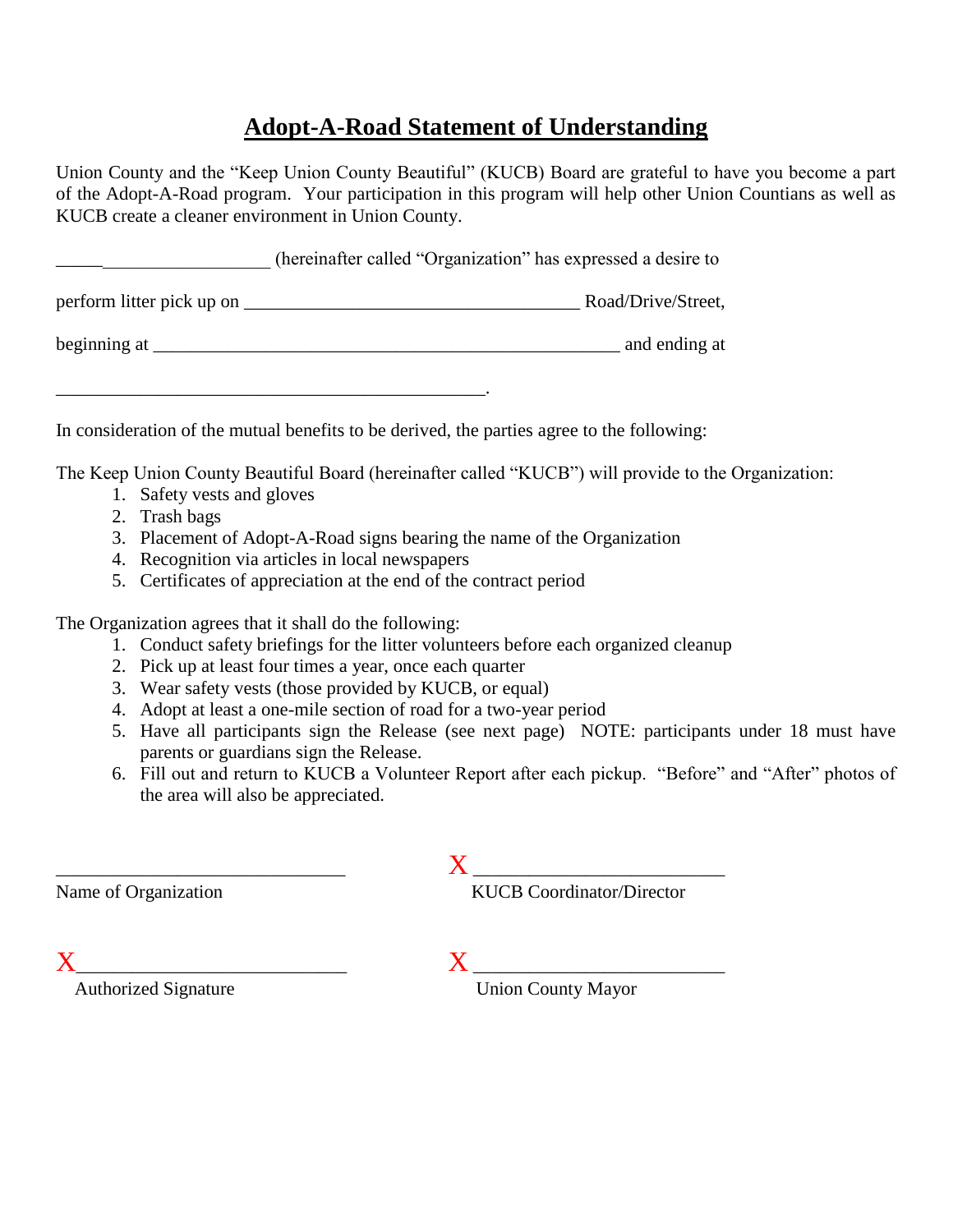### **Keep Union County Beautiful**

## **RELEASE**

My signature below indicates that I acknowledge the fact that working on the roadways and along their rights of way can be a hazardous activity, and that I accept the risks associated with this work. Furthermore, I do hereby release and agree to hold harmless Union County, Tennessee, and the Keep Union County Beautiful Board from any and all liability for injury to any person, damage to my property, or death, whether or not such liability is based on negligence or otherwise.

This release continues and is effective until such time as revoked by me in writing and delivered to the Keep Union County Beautiful Board.

| DATE:       |                  |                |  |
|-------------|------------------|----------------|--|
| <b>NAME</b> | <b>SIGNATURE</b> | <b>ADDRESS</b> |  |
|             |                  |                |  |
|             |                  |                |  |
|             |                  |                |  |
|             |                  |                |  |
|             |                  |                |  |

Return to:

Tammie Carter, Director tammie.carter@cot.tn.gov Keep Union County Beautiful 901 Main Street Suite 100 Maynardville, TN 37807

Phone: (865) 992-3061 or 865-992-3211

Facebook page: Keep Union County Beautiful